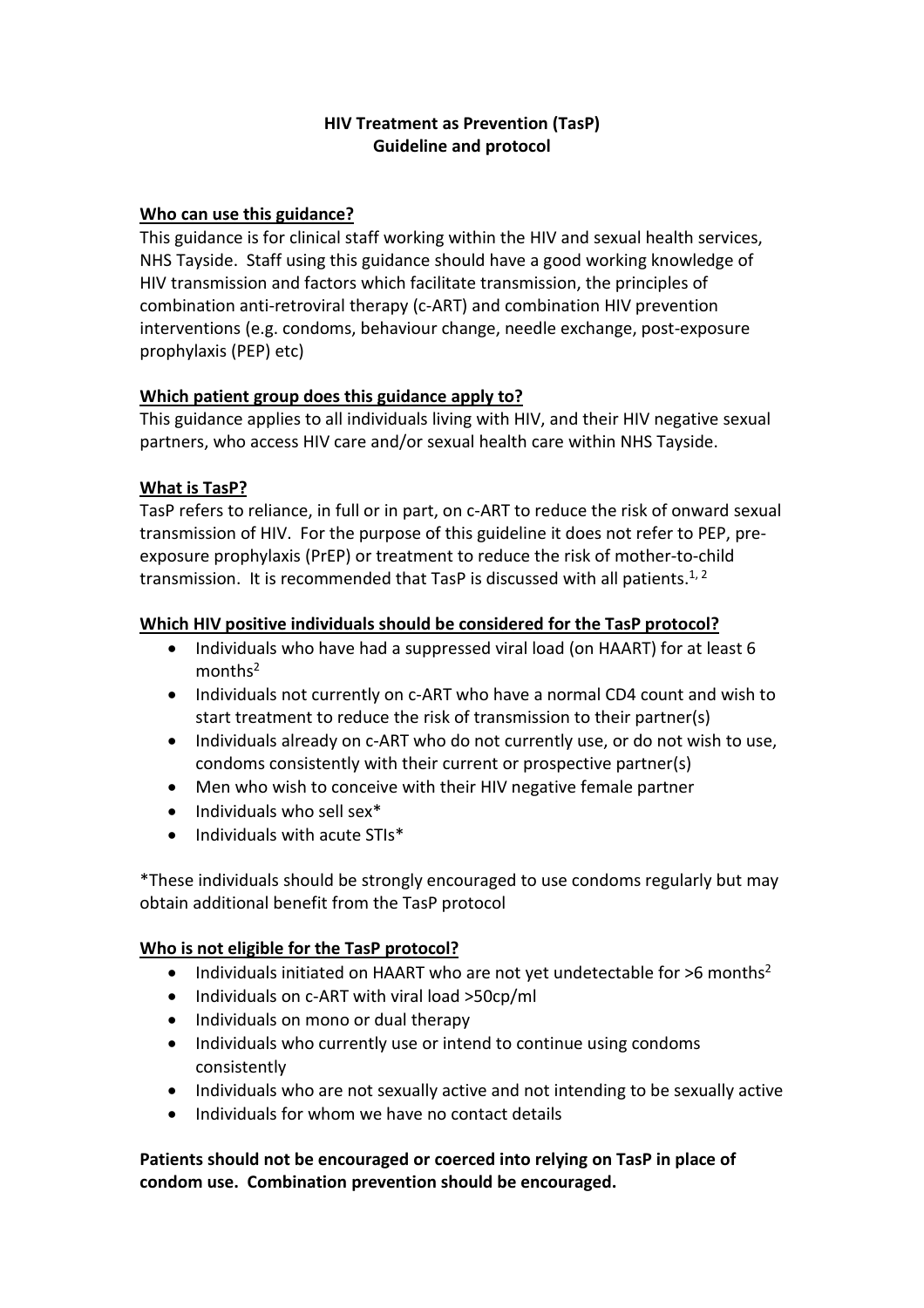# **TasP protocol**

# **1. Initial Discussion**

The following should be undertaken for ALL individuals identified as being eligible for TasP and the outcomes documented in their medical record. This can be undertaken by any clinician within the HIV service.

- Patients should be made aware that they are eligible for the TasP protocol
- A brief discussion about what the TasP protocol entails should include
	- $\triangleright$  That for patients not on treatment, c-ART may be indicated to reduce the risk of onward transmission
	- $\triangleright$  That for those already on c-ART, the TasP protocol will require additional VL monitoring but no change in treatment and no additional doctor/nursing reviews.
	- $\triangleright$  That an initial discussion with a GUM consultant is required to discuss sexual risk reduction and the legal implications of TasP.
	- $\triangleright$  That there may be legal implications if a risk of onward transmission is identified and the patient declines (or defaults from) the TasP protocol if an HIV-negative individual brings a complaint to the police.
- An appointment should be made with a GUM consultant, in the HIV clinic, within 3 months. The patient should be strongly recommended to bring their regular sexual partner if they have one.
- That consistent condom use is strongly recommended until seen by GUM consultant.
- A NHS Tayside TasP patient information leaflet should be provided

# **2. Consultation with GUM consultant**

This consultation should be in line with BHIVA treatment guidelines (section 4.4), $1$ the EAGA position statement on the use of ART to reduce HIV transmission<sup>2</sup> and the BASHH safer sex guideline.<sup>3</sup> It will usually include:

# **Sexual history and risk reduction**

A detailed sexual history Behavioural risk reduction strategies (eg sero-positioning, condom use, abstention during menstruation etc) Biomedical risk reduction strategies (eg PEPSE, TasP, amenorrhoeic contraceptive options, treatment of haemorrhoids etc) Advice on prevention of other STIs and regular screening Assessment of both partner's attitudes and ensure consent to potential risk from both partners is valid. STI screen for HIV-positive partner The risk of HIV acquisition outside of the relationship (HPTN 052)<sup>4</sup> Onward referral to clinical psychologist if formal behaviour change interventions indicated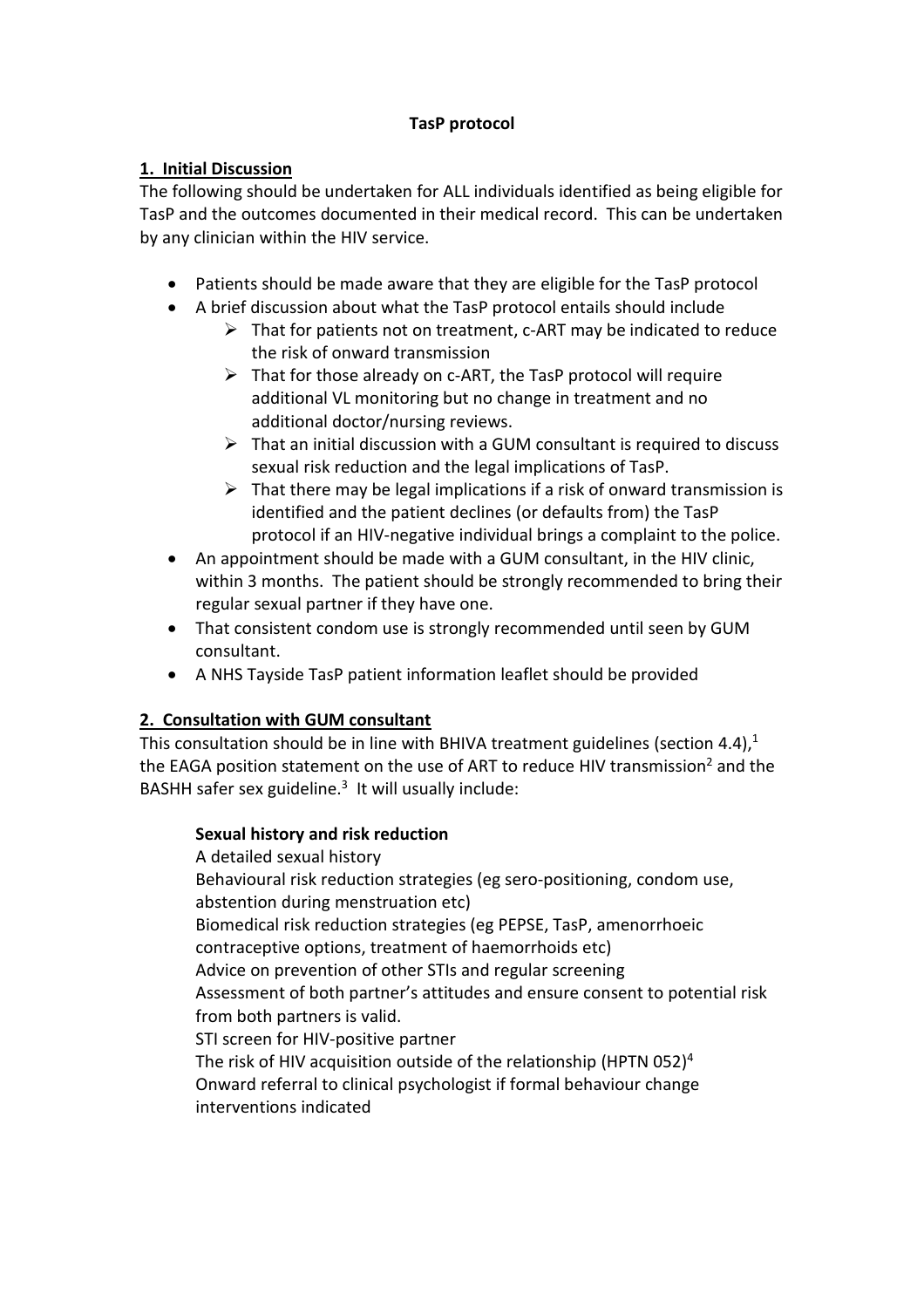# **C-ART**

Risks of c-ART if not required for CD4 count Need for strict adherence Need for more frequent viral load (VL) monitoring<sup>2</sup> Need for HIV VL suppression for  $>6$  months prior to relying on Tas $P^2$ 

### **Legal implications**

The legal implications within Scotland for the use of TasP, non-condom use, consent and disclosure/non-disclosure.<sup>6, 7</sup> The legal implications if relying on TasP and not adhering to TasP protocol.

#### **HIV negative partner**

Partners should be strongly recommended to attend the sexual health clinic for an STI screen and for regular HIV testing. This also gives the opportunity for the negative partner to be seen alone and to ascertain any additional risk. A copy of the outcome of the initial discussion should be documented within the case notes. For ease, the GUM consultant should book this appointment on NaSH to ensure that the patient is seen by the appropriate clinician.

The GUM consultant should copy his/her letter to the HIV nurse specialist who will keep an up-to-date list of patients using the TasP protocol.

#### **3. Follow-up**

### **Patients not on c-ART**

These patients should be given appropriate information about c-ART, discussed at the MDT and started on c-ART in line with local guidance. Once the VL has been suppressed for >6 months they can use the TasP protocol. Patients should be strongly recommended to use condoms consistently until this time.

#### **Patients established on c-ART with VL suppressed >6 months**

These patients should have a viral load measured every 3-4 months. If they are on 3- 4 month follow-up this will not require any additional appointments. If they are on 6 month follow-up then an additional appointment will be required between each appointment for a viral load measurement only. Six months of medication will be supplied at the routine follow-up appointment. If the patient does not attend for a 3 month viral load then an additional appointment will not be sent out however the patient may request one.

### **Managing blips**

Viral load results will not be routinely communicated to the patient unless it requires further action. All TasP patients with any detectable viral load should be contacted ASAP and advised to use condoms for all sexual contact. A discussion around adherence and co-pharmacy should be documented in line with local guidance and a VL repeated in 4 weeks. All VLs less than 200 can be reassured that the risk to their partner is low (according to the PARTNER study<sup>5</sup>) and HIV testing should be recommended for all negative partners after 4 weeks.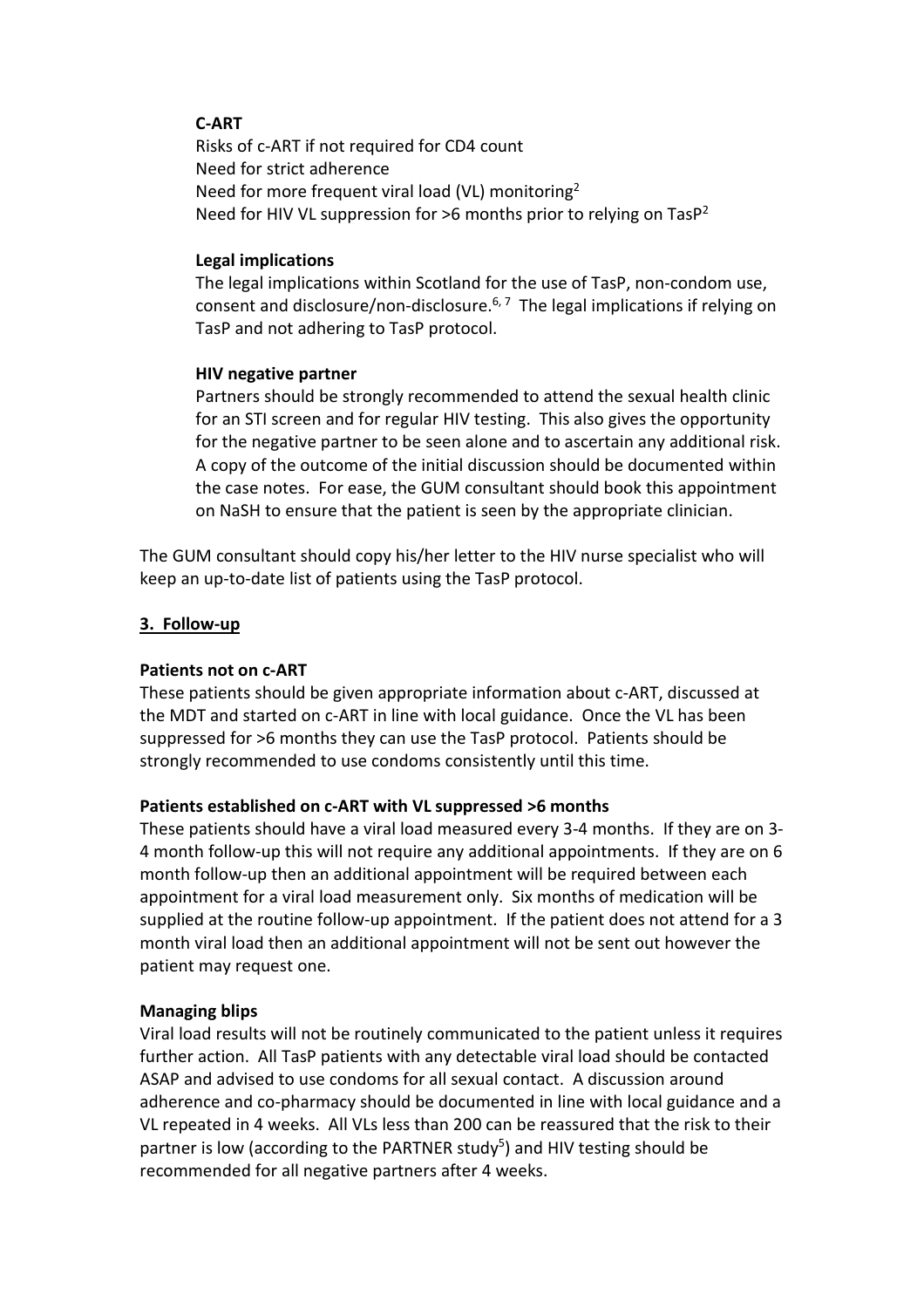## **STI screening**

STI screens should be undertaken routinely on an annual basis but can be offered more frequently depending on risk. Patients should be advised to attend the sexual health clinic if symptomatic or if requiring screening between HIV clinic appointments.

## **Discontinuation of TasP protocol**

If patients who were started on c-ART for TasP wish to discontinue c-ART this should be discussed as for any patient wishing to discontinue treatment and managed in line with local and national guidance.

If patients on c-ART wish to discontinue the TasP protocol (ie more frequent VL monitoring and STI screening) then the reasons should be documented in the case notes and routine follow-up reinstated.

## **4. Additional resources for patients**

HIV i-base booklet. HIV testing and risks of sexual transmission (February 2013) HIV i-base booklet. Guide to HIV, pregnancy and women's health (March 2013) [www.tht.org.uk](http://www.tht.org.uk/) (Living with HIV > relationships >transmission) HIV Scotland leaflet. Prosecutions for HIV and STI Transmission and Exposure Leaflet (March 2013)

### **5. Audit and governance**

The HIV nurse specialist will hold a list of all patients using the TasP protocol. The protocol will be audited by the GUM consultant responsible for HIV prevention following the first year after its introduction and then at least once every 3 years. Auditable outcomes include:

- $\triangleright$  Documentation of initial discussion
- Proportion of patients having  $3/12$  VL
- $\triangleright$  Proportion of patients having annual STI screen
- $\triangleright$  Documentation of management of VL rises on TasP protocol
- $\triangleright$  HIV testing of negative partner and outcomes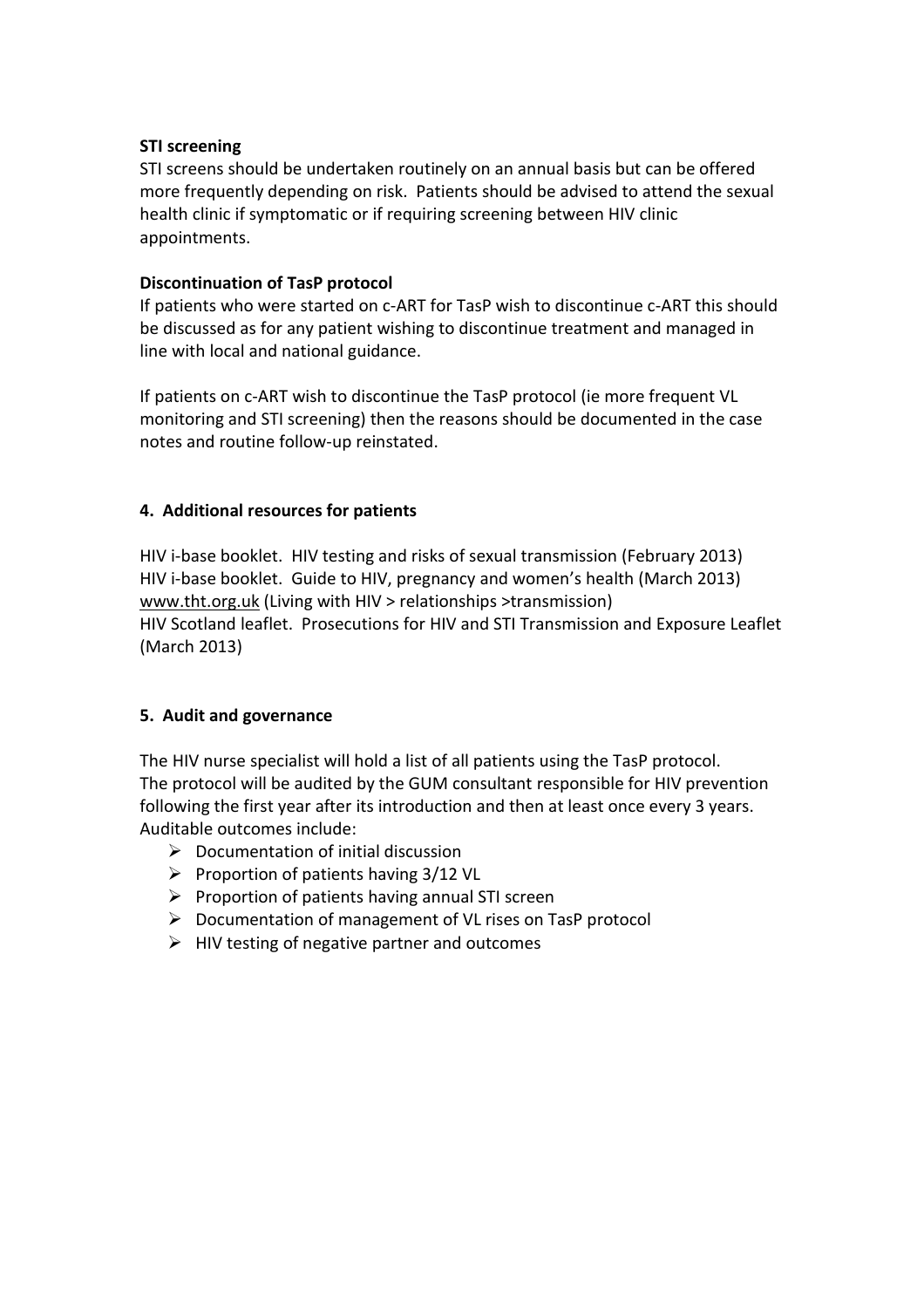# **References:**

1. British HIV Association Guidelines for the treatment of HIV-1-positive adults with anti-retroviral therapy 2012 (updated November 2013). HIV Medicine (2014) 14 (suppl 1): 1-85

2. Position statement on the use of antiretroviral therapy to reduce HIV transmission, January 2013: The British HIV Association (BHIVA) and the Expert Advisory Group on AIDs (EAGA). HIV Medicine (2013), 14: 259-262

3. The UK Guidelines on safer sex advice (July 2012). Clinical Effectiveness Group of the British Association of sexual health and HIV.

http://www.bashh.org/documents/4452.pdf

4. Prevention of HIV-1 infection with early antiretroviral therapy. NEJM (2011); 365:493-505

5. HIV transmission risk through condomless sex if HIV+ partner on suppressive ART: PARTNER Study. 21st CROI, 3-6 March 2014, Boston. Oral late breaker abstract 153LB.

6. Crown Office and Procurator Fiscal Service. Sexual transmission or exposure to infection prosecution policy. [http://www.copfs.gov.uk/publications/prosecution](http://www.copfs.gov.uk/publications/prosecution-policy-and-guidance)[policy-and-guidance](http://www.copfs.gov.uk/publications/prosecution-policy-and-guidance)

7. HIV transmission, the law and the work of the clinical team (January 2013). BHIVa and BASHH. http://www.bhiva.org/documents/Guidelines/Transmission/Reckless-HIV-transmission-FINAL-January-2013.pdf

# **Dr Sarah Allstaff**

Consultant GUM Physician 28th April 2015

Review date: 28th April 2016